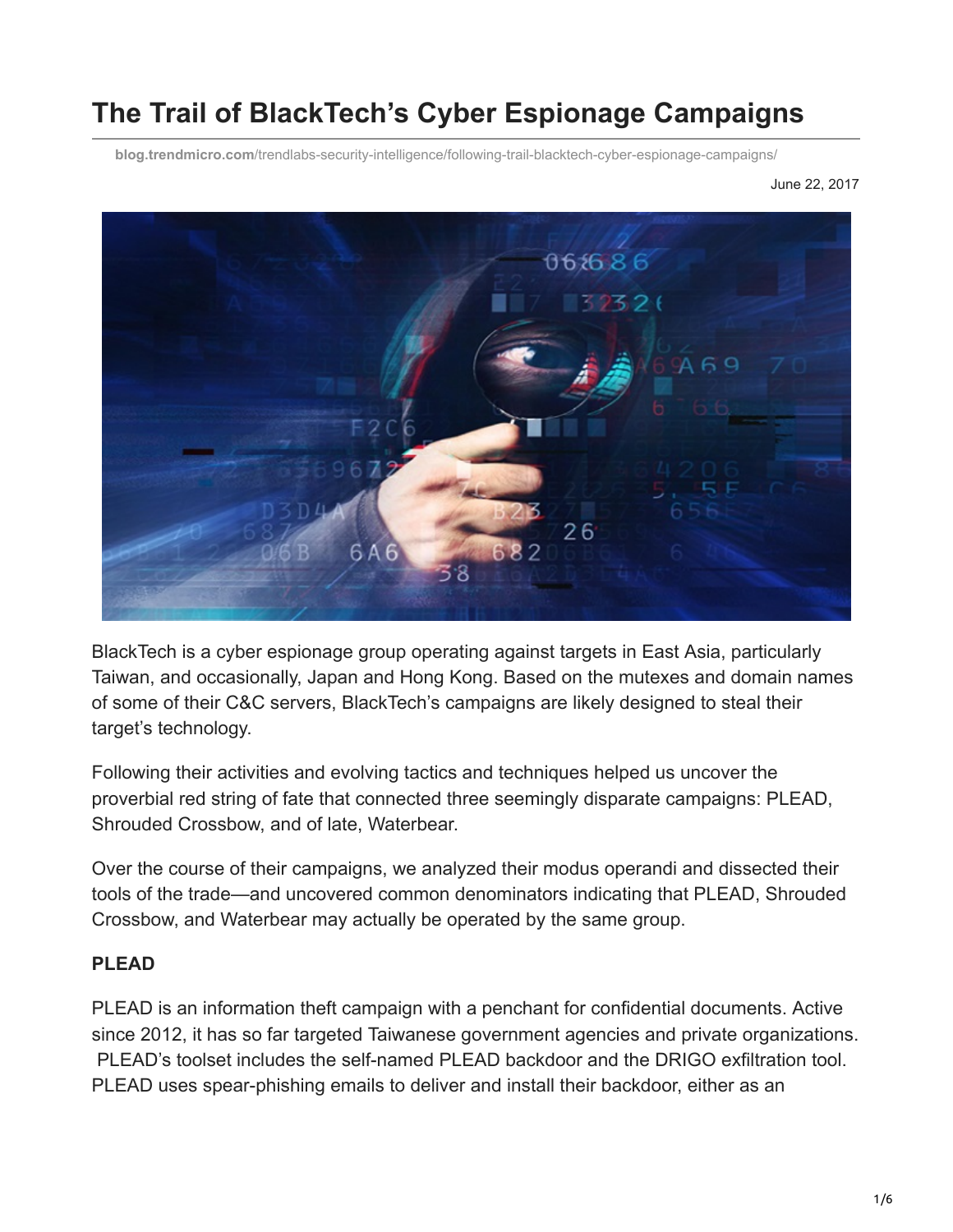attachment or through links to cloud storage services. Some of the cloud storage accounts used to deliver PLEAD are also used as drop off points for exfiltrated documents stolen by DRIGO.

PLEAD's installers are disguised as documents using the [right-to-left-override](http://krebsonsecurity.com/2011/09/right-to-left-override-aids-email-attacks/) (RTLO) technique to obfuscate the malware's filename. They are mostly accompanied by decoy documents to further trick users. We've also seen PLEAD use exploits for these vulnerabilities:

- [CVE-2015-5119](http://blog.trendmicro.com/trendlabs-security-intelligence/unpatched-flash-player-flaws-more-pocs-found-in-hacking-team-leak/), [patched](https://helpx.adobe.com/security/products/flash-player/apsa15-03.html) by Adobe last July, 2015
- [CVE-2012-0158](http://blog.trendmicro.com/trendlabs-security-intelligence/cve-2012-0158-exploitation-seen-in-various-global-campaigns/), [patched](https://technet.microsoft.com/en-us/library/security/ms12-027.aspx) by Microsoft last April, 2012
- [CVE-2014-6352](http://blog.trendmicro.com/trendlabs-security-intelligence/microsoft-windows-hit-by-new-zero-day-attack/), [patched](https://technet.microsoft.com/en-us/library/security/3010060.aspx) by Microsoft last October, 2014
- [CVE-2017-0199](http://blog.trendmicro.com/trendlabs-security-intelligence/april-patch-tuesday-microsoft-patches-office-vulnerability-used-zero-day-attacks/), [patched](https://portal.msrc.microsoft.com/en-US/security-guidance/advisory/CVE-2017-0199) by Microsoft last April, 2017

PLEAD also dabbled with a short-lived, fileless version of their malware when it obtained an [exploit for a Flash vulnerability \(CVE-2015-5119\) that was leaked during the Hacking Team](http://blog.trendmicro.com/trendlabs-security-intelligence/hacking-team-flash-zero-day-integrated-into-exploit-kits/) breach.

# *[F](https://blog.trendmicro.com/content/dam/trendmicro/global/en/migrated/security-intelligence-migration-spreadsheet/trendlabs-security-intelligence/2017/06/blacktech-1.jpg)igure 1: How PLEAD utilizes compromised routers*

PLEAD actors use a router scanner tool to scan for vulnerable routers, after which the attackers will enable the router's VPN feature then register a machine as virtual server. This virtual server will be used either as a C&C server or an HTTP server that delivers PLEAD malware to their targets.

[PLEAD also uses CVE-2017-7269, a buffer overflow vulnerability Microsoft Internet](http://blog.trendmicro.com/trendlabs-security-intelligence/iis-6-0-vulnerability-leads-code-execution/) Information Services (IIS) 6.0 to compromise the victim's server. This is another way for them to establish a new C&C or HTTP server.

*[F](https://blog.trendmicro.com/content/dam/trendmicro/global/en/migrated/security-intelligence-migration-spreadsheet/trendlabs-security-intelligence/2017/06/blacktech-2.jpg)igure 2: One of the methods PLEAD operators use to distribute their malware*

PLEAD's backdoor can:

- Harvest saved credentials from browsers and email clients like Outlook
- List drives, processes, open windows, and files
- Open remote Shell
- Upload target file
- Execute applications via *ShellExecute* API
- Delete target file

PLEAD also uses the document-targeting exfiltration tool DRIGO, which mainly searches the infected machine for documents. Each copy of DRIGO contains a refresh token tied to specific Gmail accounts used by the attackers, which are in turn linked to a Google Drive account. The stolen files are uploaded to these Google Drives, where the attackers can harvest them.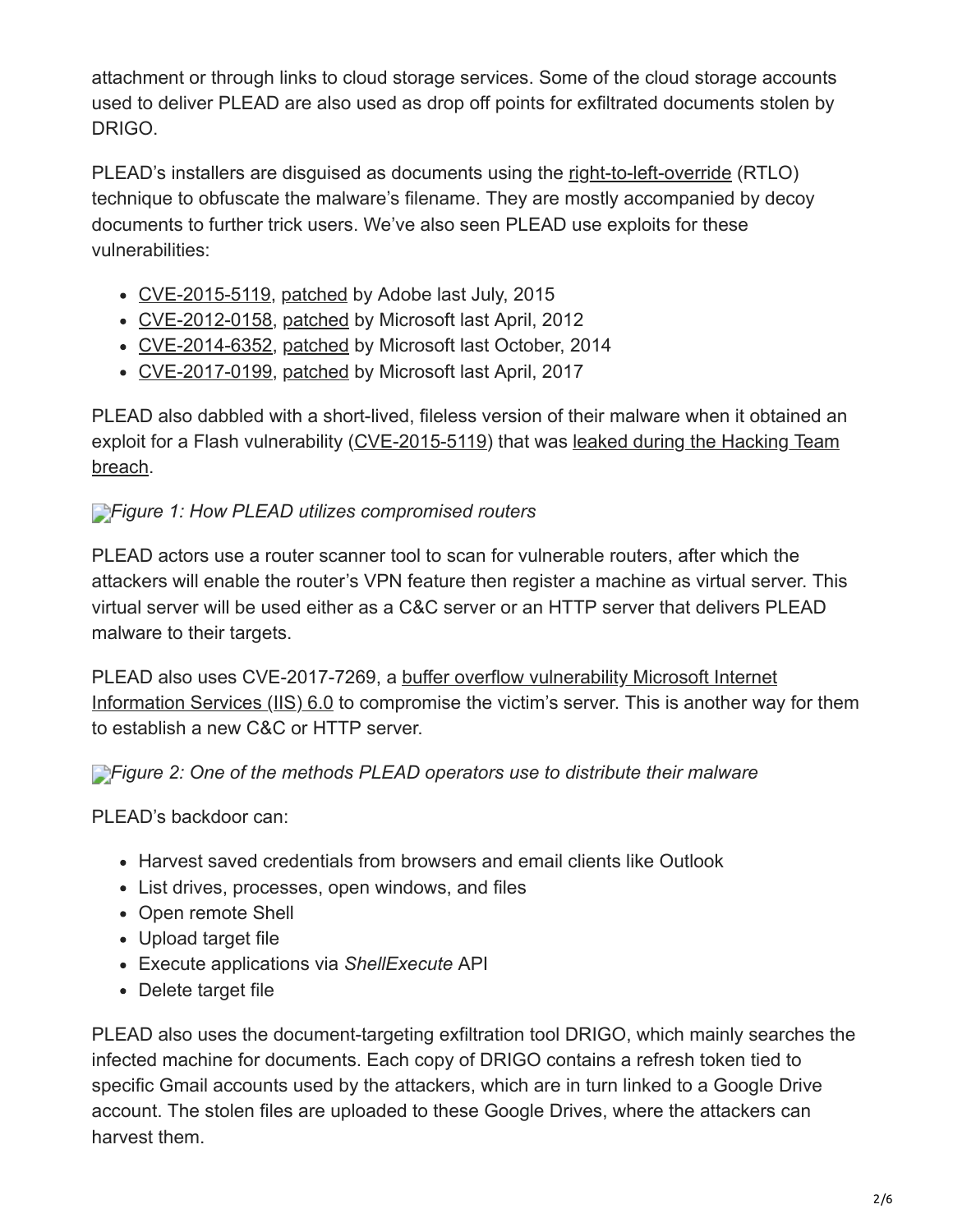#### **Shrouded Crossbow**

This campaign, first observed in 2010, is believed to be operated by a well-funded group given how it appeared to have [purchased the source code of the BIFROST backdoor](http://blog.trendmicro.com/trendlabs-security-intelligence/new-targeted-attack-group-buys-bifrose-code-works-in-teams/), which the operators enhanced and created other tools from. Shrouded Crossbow targeted privatized agencies and government contractors as well as enterprises in the consumer electronics, computer, healthcare, and financial industries.

Shrouded Crossbow employs three BIFROST-derived backdoors: BIFROSE, KIVARS, and XBOW. Like PLEAD, Shrouded Crossbow uses spear-phishing emails with backdoor-laden attachments that utilize the RTLO technique and accompanied by decoy documents.

BIFROSE, known for evading detection by communicating with its C&C servers via Tor protocol, also has [a version targeting UNIX-based operating systems](http://blog.trendmicro.com/trendlabs-security-intelligence/threat-actors-behind-shrouded-crossbow-creates-bifrose-for-unix/), which are usually used in servers, workstations, and mobile devices. KIVARS has less functionality than BIFROSE, but its modular structure made it easier to maintain. KIVARS enabled attackers to download and execute files, list drives, uninstall malware service, take screenshots, activate/deactivate [keylogger, show/hide active windows, and trigger mouse clicks and keyboard inputs. A 64-bit](http://blog.trendmicro.com/trendlabs-security-intelligence/kivars-with-venom-targeted-attacks-upgrade-with-64-bit-support/) version of KIVARS also emerged to keep pace with the popularity of 64-bit systems. XBOW's capabilities are derived from BIFROSE and KIVARS; Shrouded Crossbow gets its name from its unique mutex format.

#### **Waterbear**

Waterbear has actually been operating for a long time. The campaign's name is based on its malware's capability to equip additional functions remotely.

Waterbear similarly employs a modular approach to its malware. A loader component executable will connect to the C&C server to download the main backdoor and load it in [memory. A later version of this malware appeared and used patched server applications as](http://blog.trendmicro.com/trendlabs-security-intelligence/attack-gains-foothold-against-east-asian-government-through-auto-start/) its loader component, while the main backdoor is either loaded from an encrypted file or downloaded from the C&C server.

The tactic it later adopted required prior knowledge of their targets' environment. It's possible attackers used Waterbear as a secondary payload to help maintain presence after gaining some levels of access into the targets' systems.

## **All Roads Lead to BlackTech**

Based on the use of the same C&C servers, the campaigns' coordinated efforts, and similarities in tools, techniques, and objectives, we can conclude that they are operated by the same group. It is not uncommon, for instance, for a group—especially a well-funded one —to split into teams and run multiple campaigns. While most of the campaigns' attacks are conducted separately, we've seen apparently joint operations conducted in phases that entail the work of different teams at each point in the infection chain.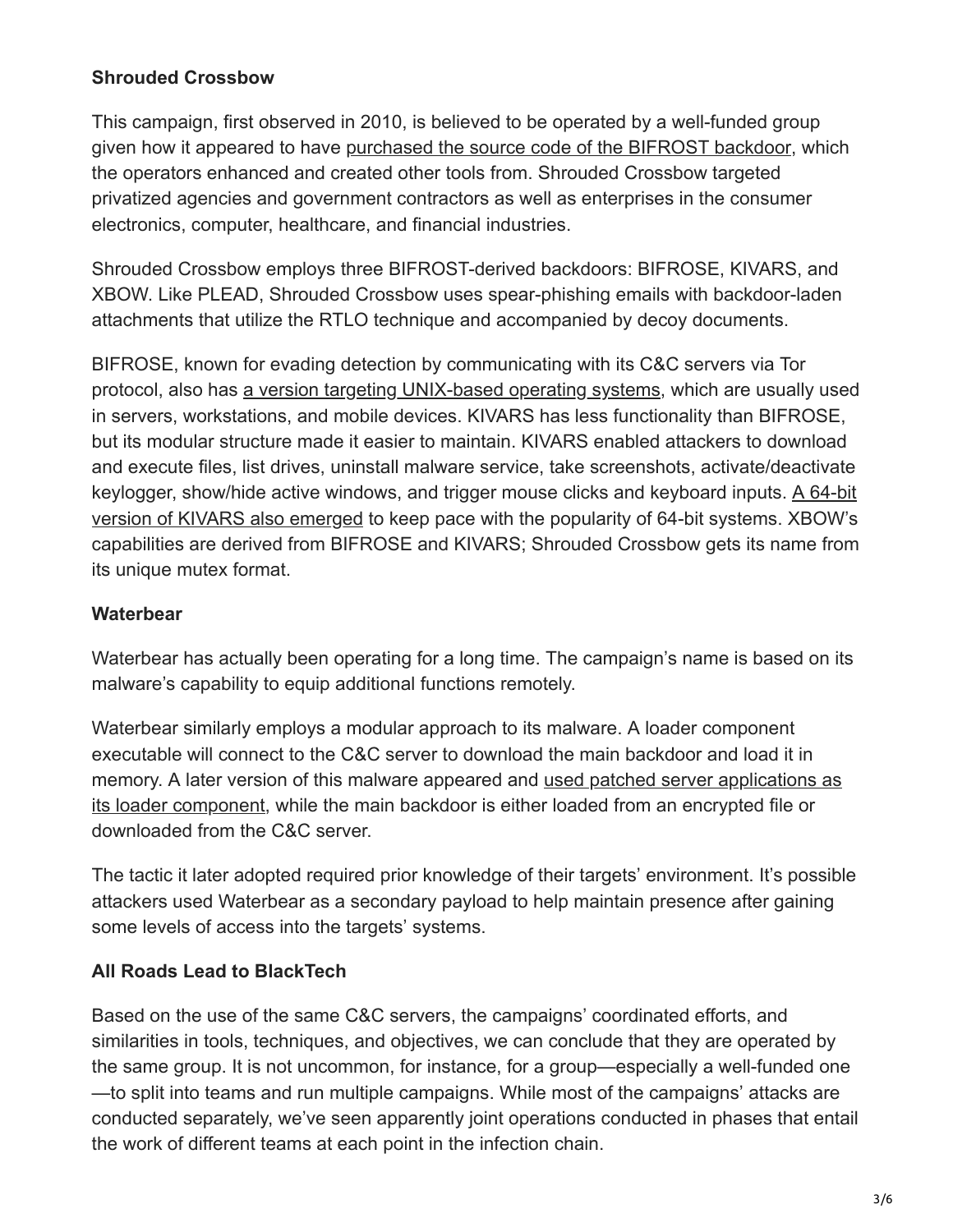*Use of the Same C&C Servers.* In several instances, we found the campaigns' malware communicating with the same C&C servers. In targeted attacks, C&C servers are typically not shared with other groups. Here are some of the C&C servers we found that are shared by the campaigns:

| <b>C&amp;C Server</b>    | <b>PLEAD</b> | <b>Shrouded Crossbow Waterbear</b> |     |
|--------------------------|--------------|------------------------------------|-----|
| itaiwans[.]com           | <b>Yes</b>   | No.                                | Yes |
| microsoftmse[.]com Yes   |              | Yes                                | No. |
| 211[.]72[.]242[.]120 Yes |              | Yes                                | Nο  |

*Table 1: C&C servers shared by PLEAD, Shrouded Crossbow, and Waterbear*

Additionally, the IP 211[.]72 [.]242[.]120 is one of the hosts for the domain microsoftmse[.]com, which has been used by several KIVARS variants.

**Joint Operations.** We also found incidents where the backdoors were used on the same targets. While it's possible for separate groups to attack at the same time, we can construe at they are at least working together:

|                            | <b>PLEAD</b>                          | <b>Shrouded Crossbow</b>                |
|----------------------------|---------------------------------------|-----------------------------------------|
| Samples from different     | Loader component named                | Loader component named after its        |
| groups using the same      | after its target, i.e. <i>{target</i> | target, i.e. {target name} exe or       |
| filename                   | name}.exe                             | {target name}64.exe                     |
| <b>Backdoors using the</b> | Connected to                          | Connected to                            |
| same C&C servers           | 211[.]72[.]242[.]120:53               | 211[.]72[.]242[.]120:443                |
| <b>Timeline indicating</b> | Arrived two days after                | Established presence two years          |
| arrival order              | initial infection by SC               | prior, but re-infected at a recent time |

*Table 2: Incident where PLEAD and KIVARS attack the same target*

|                                         | <b>PLEAD</b> | <b>Shrouded Crossbow Waterbear</b> |            |
|-----------------------------------------|--------------|------------------------------------|------------|
| Samples found in same machine vmdks.exe |              | cfbcitax.dll                       | tpauto.dll |
| Timeline of infection                   | 3/16/2017    | 2/23/2017                          | 3/8/2017   |

*Table 3: Incidents where PLEAD, KIVARS, and Waterbear were used on the same target*

*Similarities between tools and techniques.* PLEAD and KIVARS, for instance, share the use of RTLO techniques to disguise their installers as documents. Both also use decoy documents to make the RTLO attack more convincing. Another similarity is the use of a small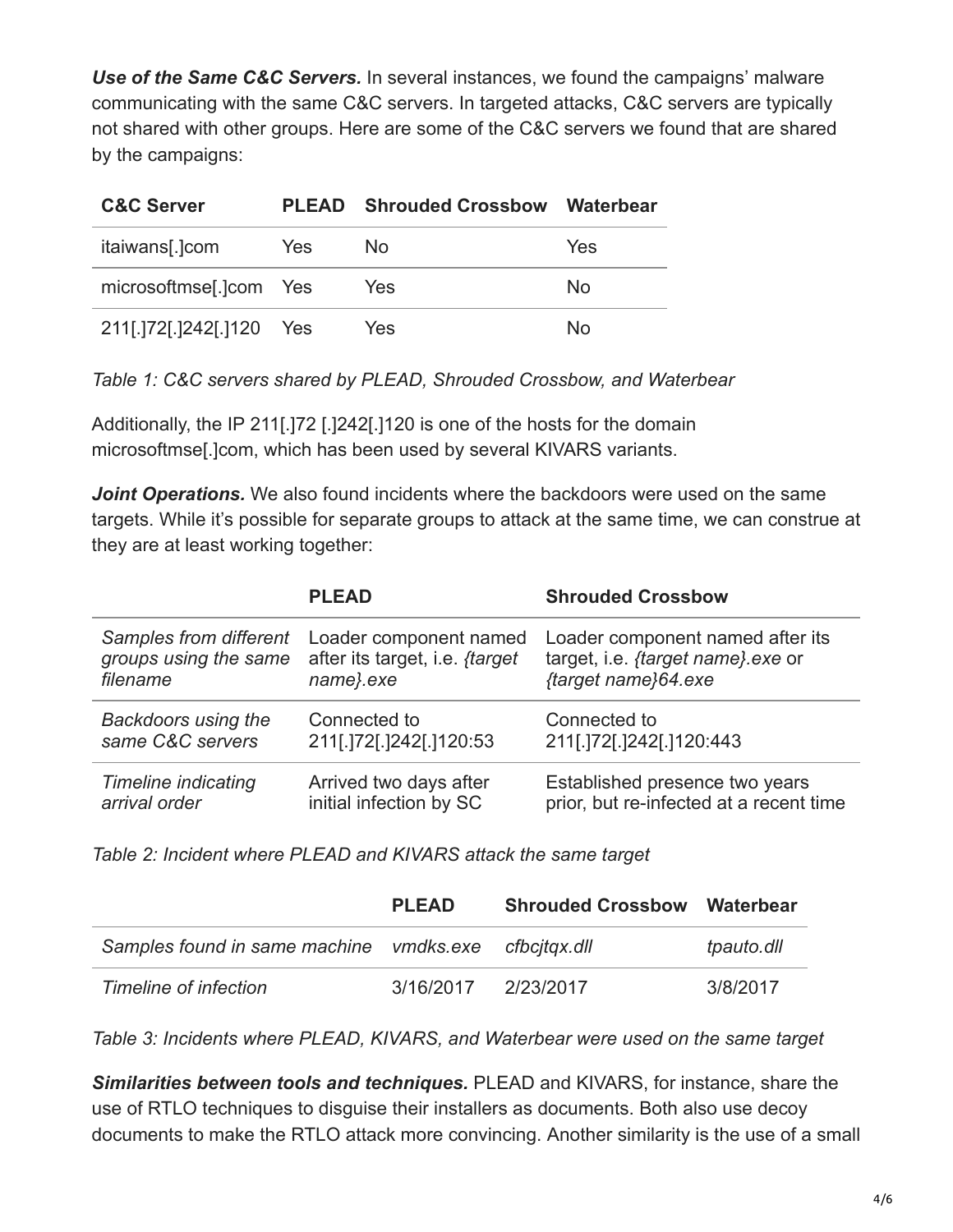loader component to load encrypted backdoors into memory.

**Similar Objectives.** The ulterior motive of these campaigns is to steal important documents from their victims; initial recipients of their attacks are not always their primary target. For instance, we saw several decoy documents stolen by the attackers that are then used against another target. This indicates that document theft is most likely the first phase of an attack chain against a victim with ties to the intended target. While PLEAD and KIVARS are most likely to be used in first phase attacks, Waterbear can be seen as a secondary backdoor installed after attackers have gained a certain level of privilege.

Based on the type of documents stolen by these campaigns, we can get a clearer view of who they're targeting and compromising, the purpose of their campaigns, and when they take place. Below are some of the categories or labels of the stolen documents:

- Address book
- Budget
- Business
- Contract
- Culture
- Defense
- Education
- Energy
- Foreign affairs
- Funding application
- Human affairs
- Internal affairs
- Laws
- Livelihood economy
- Meeting
- Official letter
- Password list
- Performance appraisal
- Physical culture
- Press release
- Public security
- Schedule

## **Enterprises Need to be Proactive**

PLEAD, Shrouded Crossbow, and Waterbear are still actively mounting their campaigns against its targets, which is why organizations must proactively secure their perimeter.